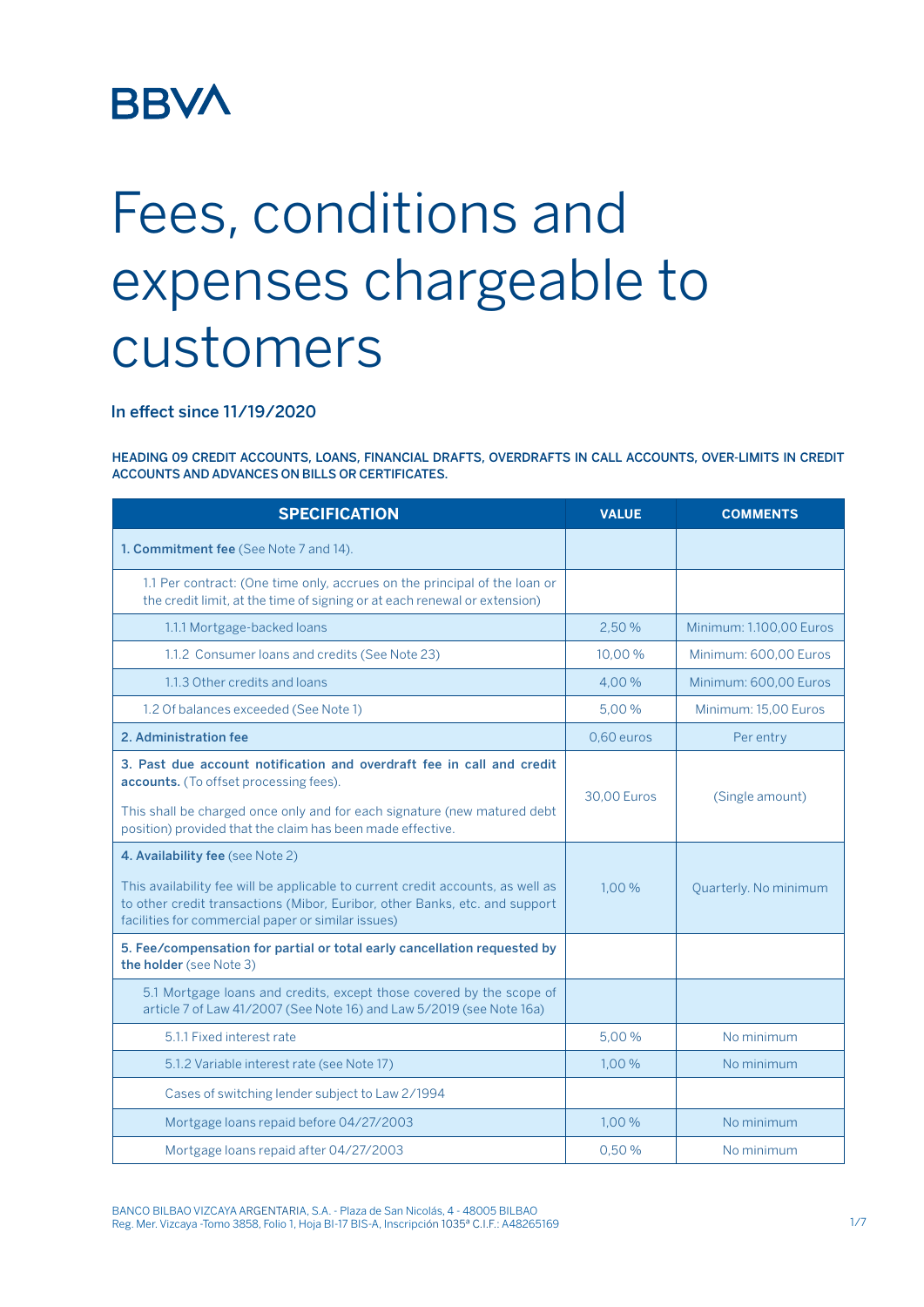

| 5.2 Consumer credit transactions subject to Law 16/2011, on<br>consumer credit contracts. (See Note 4)                                                                                                                                                                                                                                                                             |            |                                         |
|------------------------------------------------------------------------------------------------------------------------------------------------------------------------------------------------------------------------------------------------------------------------------------------------------------------------------------------------------------------------------------|------------|-----------------------------------------|
| 5.2.1 When the period remaining between the early repayment and<br>the agreed loan contract end date is more than one year.                                                                                                                                                                                                                                                        | 1,00 %     | No minimum                              |
| 5.2.2 When the period remaining between the early repayment and<br>the agreed loan contract end date is no more than one year.                                                                                                                                                                                                                                                     | 0,50 %     | No minimum                              |
| 5.2.3 Administrative cost of early repayment                                                                                                                                                                                                                                                                                                                                       | 11,5 euros |                                         |
| 5.3 Other asset transactions                                                                                                                                                                                                                                                                                                                                                       | 5,00 %     | No minimum                              |
| 5.4 Loans and credits covered by the scope of Law 5/2019 (See Note<br>16a)                                                                                                                                                                                                                                                                                                         |            |                                         |
| 5.4.1 Loans and credits at a variable interest rate or variable tranches                                                                                                                                                                                                                                                                                                           |            |                                         |
| 5.4.1.1 In the first 5 years                                                                                                                                                                                                                                                                                                                                                       | 0,15%      | With the limit of the<br>financial loss |
| 5.4.1.2 During the remaining years of the loan                                                                                                                                                                                                                                                                                                                                     | $0\%$      |                                         |
| 5.4.2 Loans and credits at a fixed interest rate or fixed tranches                                                                                                                                                                                                                                                                                                                 |            |                                         |
| 5.4.2.1 In the first 10 years                                                                                                                                                                                                                                                                                                                                                      | 2%         | With the limit of the<br>financial loss |
| 5.4.2.2 During the remaining years of the loan                                                                                                                                                                                                                                                                                                                                     | 1,5%       | With the limit of the<br>financial loss |
| 5.4.3 For interest rate novation or switching lenders, provided<br>that a fixed interest rate is agreed to replace a variable rate for the<br>remainder of the contract                                                                                                                                                                                                            |            |                                         |
| 5.4.3.1 In the first 3 years                                                                                                                                                                                                                                                                                                                                                       | 0,15%      | With the limit of the<br>financial loss |
| 5.4.3.2 During the remaining years of the loan                                                                                                                                                                                                                                                                                                                                     | $O\%$      |                                         |
| 6. Compensation for withdrawal (see Note 18)                                                                                                                                                                                                                                                                                                                                       |            |                                         |
| 6.1 When the early repayment takes place within the first 5 years of the<br>life of the loan.                                                                                                                                                                                                                                                                                      | 0,50%      | No minimum                              |
| 6.2 When the early repayment occurs at a time after that specified in<br>section 5.1 above.                                                                                                                                                                                                                                                                                        | 0,25%      | No minimum                              |
| 7. Rate risk compensation (see Note 22)                                                                                                                                                                                                                                                                                                                                            | 5,00%      |                                         |
| 8. Amendment fee (see notes 5 and 19)                                                                                                                                                                                                                                                                                                                                              |            |                                         |
| 8.1 For modifying the conditions, guarantees, changes in the securities<br>of the guarantee, changes in guarantors or underwriters, extensions in<br>maturity dates, provided that this involves a modification or alteration<br>of the contractual document other than those provided for in section 7.2<br>below. Of the current limit or amount of the operation (see note 13). |            |                                         |
| 8.1.1 Mortgage-backed loans                                                                                                                                                                                                                                                                                                                                                        | 2,00 %     | Minimum: 1.100,00 Euros                 |
| 8.1.2 Remaining transactions                                                                                                                                                                                                                                                                                                                                                       | 1,75 %     | Minimum: 95,00 Euros                    |
| 8.1.3 Modification of the Term of mortgage-backed loans                                                                                                                                                                                                                                                                                                                            | 0,10%      |                                         |
| 8.2 For switching lenders or novation due to change of debtors                                                                                                                                                                                                                                                                                                                     |            |                                         |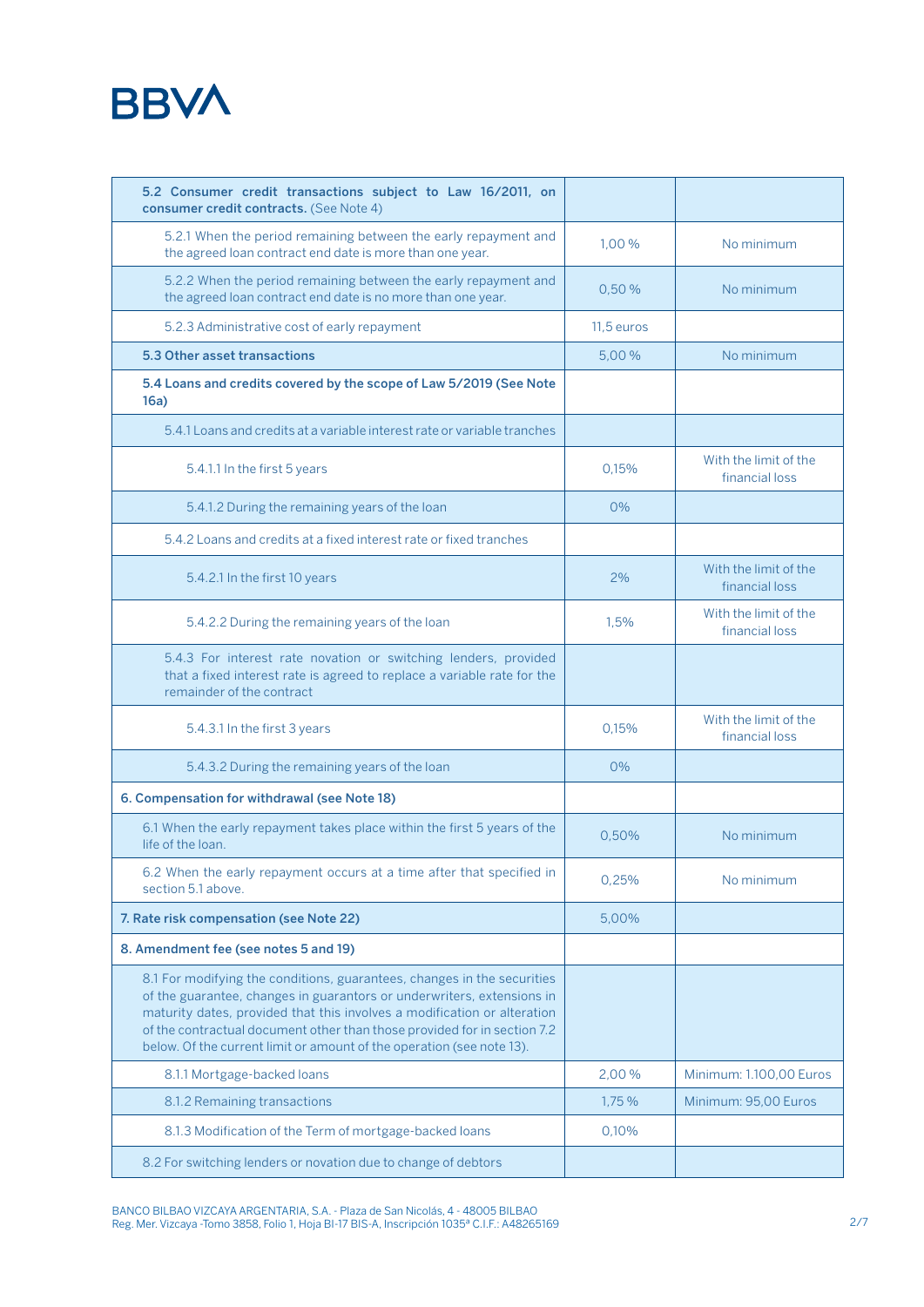

| 8.2.1 Mortgage-backed loans                                                                                                                                                                                                      | 2.00%               | Minimum: 901,52 Euros |
|----------------------------------------------------------------------------------------------------------------------------------------------------------------------------------------------------------------------------------|---------------------|-----------------------|
| 8.2.2 Remaining transactions                                                                                                                                                                                                     | 1,75 %              | Minimum: 95,00 Euros  |
| 9. Fee for exercising agreed modification options in mortgage-backed<br>loans                                                                                                                                                    |                     |                       |
| 9.1 Deferment of installments                                                                                                                                                                                                    |                     | 60,00 Euros           |
| 9.2 Change to the number of payments                                                                                                                                                                                             |                     | <b>90,00 Euros</b>    |
| 10. Fee for analysis and information expenses                                                                                                                                                                                    |                     |                       |
| 10.1 In credit or loan operations (of the limit, principal or renewed).                                                                                                                                                          | 2,00%               | Minimum: 180,00 Euros |
| 10.2 In global risk operations (includes different risk operations in a<br>single contract, companies that meet special conditions may be the<br>account holders. Mainly intended for high-turnover companies). (See<br>note 12) | 0,50%               | Minimum: 150,25 Euros |
| 10,3. In mortgage operations, except for operations covered by the O.M.<br>of May 5, 1994                                                                                                                                        | 0,50 %              | Minimum: 180,30 Euros |
| 10.4 In operations to switch lenders due to a change in creditors.                                                                                                                                                               | 1,00%               | Minimum 601.01 Euros. |
| 11. Indexed Ioan disbursement fee (See Note 6)                                                                                                                                                                                   | 0,10%               | Mínimo: 30.05 Euros   |
| 12. Renegotiation of payments (See Note 9) (Of the amount of the total<br>debt due and not paid)                                                                                                                                 | 0,50%               | Minimum: 24,00 Euros  |
| 13. Assessment of guarantees (see Note 10)                                                                                                                                                                                       |                     |                       |
| 13.1 Completed or remodeled individual homes (semi-detached, side-<br>by-side, exempt or located in a building)                                                                                                                  |                     |                       |
| Up to 30,050.61 euros                                                                                                                                                                                                            | 128,98 Euros        |                       |
| From 30,050.61 to 90,151.82 euros                                                                                                                                                                                                | 156,86 Euros        |                       |
| From 90,151.82 to 180,303.63 euros                                                                                                                                                                                               | <b>177,78 Euros</b> |                       |
| More than 180,303.63 euros                                                                                                                                                                                                       | 0,10%               | Maximum: 501,97 Euros |
| 13.2 Business premises, offices and industrial warehouses,<br>completed or remodeled                                                                                                                                             |                     |                       |
| Up to 180, 303.63 euros                                                                                                                                                                                                          | 209,51 Euros        |                       |
| Excess from 180,303.63 to 601,012.10 euros                                                                                                                                                                                       | 0,10 %              |                       |
| Excess from 601,012.10 to 1,202,024.21 euros                                                                                                                                                                                     | 0.06%               |                       |
| Excess from 1,202,024.21 to 3,005,060.52 euros                                                                                                                                                                                   | 0.045%              |                       |
| Excess from 3,005,060.52 to 6,010,121.04 euros                                                                                                                                                                                   | 0,035%              |                       |
| Excess from 6,010,121.04 euros                                                                                                                                                                                                   | 0,025 %             |                       |
| 13.3 Buildings in general (housing, offices, industrial, under<br>construction, remodeled or completed)                                                                                                                          |                     |                       |
| Up to 180,303.63 euros                                                                                                                                                                                                           | 278,87 Euros        |                       |
| Excess from 180,303.63 to 601,012.10 euros                                                                                                                                                                                       | 0,10%               |                       |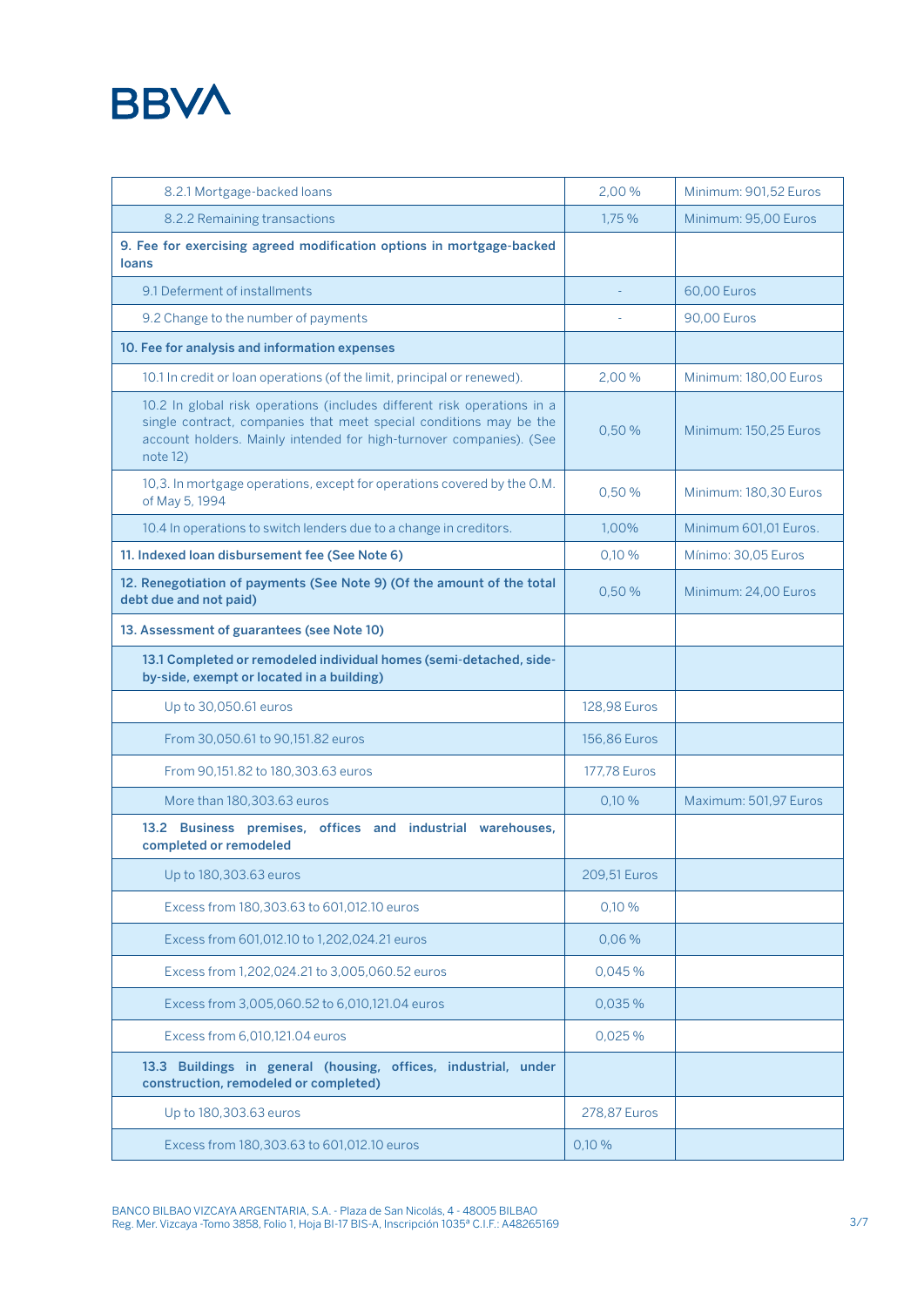### **BBVA**

| Excess from 601,012.10 to 1,202,024.21 euros                                                                                                                                    | 0,06%        |                      |
|---------------------------------------------------------------------------------------------------------------------------------------------------------------------------------|--------------|----------------------|
| Excess from 1,202,024.21 to 3,005,060.52 euros                                                                                                                                  | 0.045%       |                      |
| Excess from 3,005,060.52 to 6,010,121.04 euros                                                                                                                                  | 0.035%       |                      |
| Excess from 6,010,121.04 euros                                                                                                                                                  | 0.025%       |                      |
| 13.4 Land with approved planning                                                                                                                                                |              |                      |
| Up to 180,303.63 euros                                                                                                                                                          | 315,53 Euros |                      |
| Excess from 180,303.63 to 601,012.10 euros                                                                                                                                      | 0.10%        |                      |
| Excess from 601,012.10 to 1,202,024.21 euros                                                                                                                                    | 0.06%        |                      |
| Excess from 1,202,024.21 to 3,005,060.52 euros                                                                                                                                  | 0.045%       |                      |
| Excess from 3,005,060.52 to 6,010,121.04 euros                                                                                                                                  | 0.035%       |                      |
| Excess from 6.010.121.04 euros                                                                                                                                                  | 0.025%       |                      |
| 13.5 Rural, agricultural or livestock holdings                                                                                                                                  |              |                      |
| Up to 180,303.63 euros                                                                                                                                                          | 315,53 Euros |                      |
| Excess from 180,303.63 to 601,012.10 euros                                                                                                                                      | 0.10%        |                      |
| Excess from 601,012.10 to 1,202,024.21 euros                                                                                                                                    | $0.06\%$     |                      |
| Excess from 1,202,024.21 to 3,005,060.52 euros                                                                                                                                  | 0.045%       |                      |
| Excess from 3,005,060.52 to 6,010,121.04 euros                                                                                                                                  | 0.035%       |                      |
| Excess from 6,010,121.04 euros                                                                                                                                                  | 0.025%       |                      |
| 14. Guarantee appraisal fee, after the concession.                                                                                                                              |              |                      |
| Fee to conduct, at the customer's request, technical reports, inspection<br>visits to verify the technical progress and status of the investments. For<br>each report or visit. | 180,00 Euros |                      |
| 15. Fee for direct debiting from another credit institution the payments<br>for loans granted by the Bank.(See Note 11)                                                         |              |                      |
| 15.1 For the presentation of the bill                                                                                                                                           | 0,40%        | Minimum: 3,00 Euros  |
| 15.2 For each unpaid bill returned                                                                                                                                              | 4.00%        | Minimum: 15.00 Euros |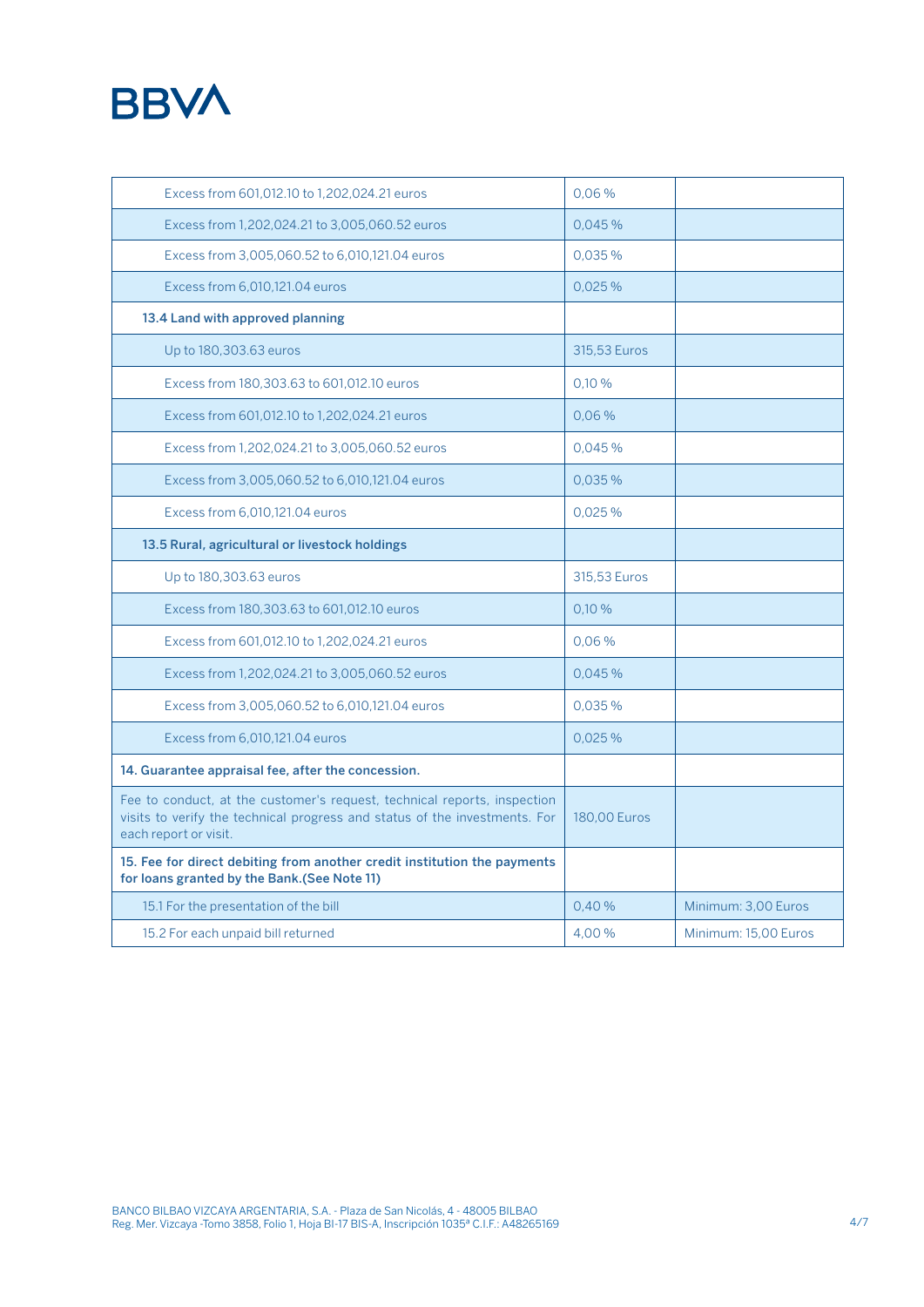#### **BRV**

#### **TRANSACTIONS INVOLVING CREDIT CARDS**

Personalized payment: If the credit is repaid early, the Bank will receive, as a fee/compensation for early full or partial repayment, 1% of the credit amount repaid in advance, if the period remaining between the early repayment and the agreed contract end date is more than one year. When the period remaining between the early repayment date and the agreed end of the credit card contract is no more than one year, the Bank will receive 0.5% of the credit amount repaid in advance. (See Notes 4 and 20)

MASTERCARD deferred payment management fee: 30.00 euros (see Note 21)

Commitment fee on excess over the credit limit: 3.00%, 6.00 euros minimum

This fee will apply to the largest overdraft in the credit card account in each monthly settlement period.

Fee/compensation for early, partial or total repayment in the Revolving Credit Card Type: 1% of the credit amount repaid in advance when the period remaining between the early repayment and the agreed credit card contract end date is more than one year. When the period remaining between the early repayment date and the agreed end of the credit card contract is no more than one year, the Bank will receive 0.5% of the credit amount repaid in advance. (see Note 4)

NOTE 1 For overdrawn credit accounts and overdrafts in call accounts, the commitment fee will be applied to the highest accounting overdraft that the account has had in each settlement period. If the account settlement period is shorter than one quarter, the fee will be applied proportionately to the number of settlement periods in a quarter. This proportionality rule shall not apply to the minimum fee.

This shall be in accordance with the Consumer Credit Agreements Law 16/2011 of June 24, whereby in overdrafts in account with consumers, an interest rate giving rise to an annual percentage rate of over 2.5 times the legal interest rate cannot be applied.

NOTE 2 The availability fee that is applied to credit transactions will accrue in the stipulated period and once the contractually established grace periods have elapsed, making it coincide with the interest payments that occur during that period, and will be charged to the undrawn average natural balance.

The fee is only charged in those cases in which the customer exercises the option to draw down the funds.

In credit contracts where a schedule of uses or amortizations has been planned, the availability fee will only be charged to the limit actually drawn down.

- NOTE 3 In credit operations, it will be applied to the balance payable. In loan operations, it will be applied to the principal repaid early. In both cases, it shall be payable upon cancellation or repayment.
- NOTE 4 This compensation may only be received if the reimbursement occurs during a period in which the borrowing rate is fixed. This compensation will be applied to the principal repaid in advance for operations with an amount equal to or greater than 200.00 euros and not more than 75,000.00 euros, held by individuals who act for purposes that are outside their business or professional activity and that are not excluded from the scope of Law 16/2011 of June 24. In any case, no compensation shall exceed the amount of the interest that the consumer would have paid during the time between the early repayment and the agreed termination date of the credit contract.

In addition to this compensation, the Bank may charge the customer 11.5 euros as an "Administrative early repayment fee". This amount is derived from the administrative expenses that the early repayment entails for the Bank.

The fee for early repayment in consumer credit operations agreed prior to the entry into force of Law 16/2011 shall be governed by the provisions of Article 10 of Law 7/1995, on consumer credit.

NOTE 5 The amount of the fee will be charged to the borrower's account at the time of the modification; if the credit/loan is not signed, the chargeable expenses will be deducted from the first installment.

NOTE 6 This additional fee will be applied to loans indexed with the Mibor, Euribor, Preferential, etc., provided that partial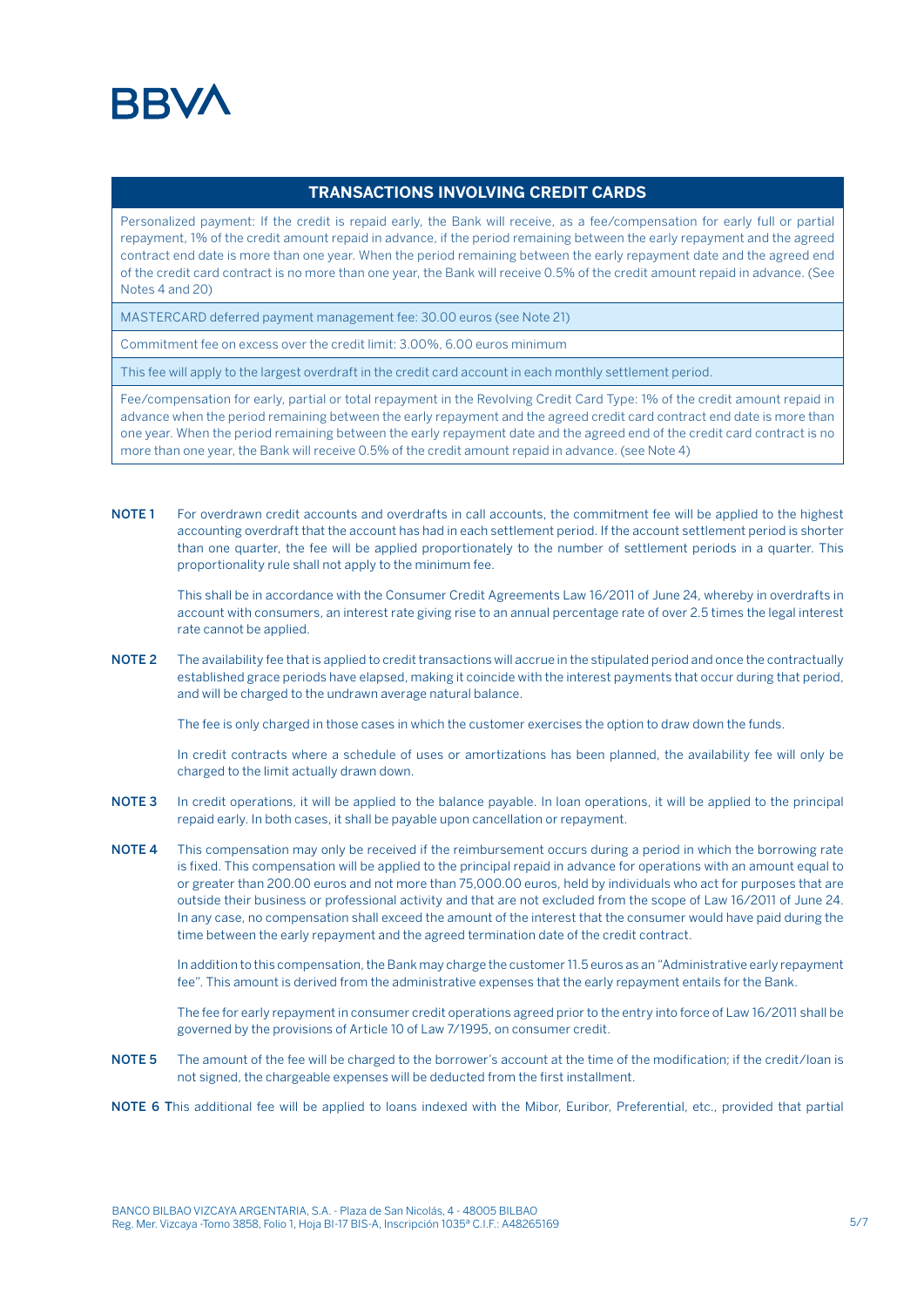

drawdowns have been agreed with the customer. It shall be applied to the amount drawn down. The minimum fee shall be the amount specified for each partial drawdown.

- NOTE 7 In the case of advances on foreign currency instruments, in addition to the commitment fee, the fees inherent to the foreign currency transaction will be applied: collection of bills in foreign currency.
- NOTE 8 The public notary expenses, whether contemporaneously with or subsequent to the contract, as well as the deed processing costs (Notary, Registration, Tax), shall be borne by the customer. Likewise, any other external duly justified fees shall be borne by the customer (e.g. property appraisal fees, registry verification fees to obtain recognition of the debt), unless incurred by the bank itself, in which case Section 12 of this Heading shall apply.
- NOTE 9 Study of special processing for paying delayed debt at the customer's request. Must be paid in cash at the time of the negotiation. This fee will be refunded if the transaction is not signed for reasons not attributable to the customer.
- NOTE 10 When the application is submitted, a provision will be required based on the amount requested. The final settlement will be made once the appraisal value is known. Any possible differences will be adjusted when the first drawdown is made.
- NOTE 11 This fee shall be applied if the client previously and explicitly requests direct debit in another banking entity.
- NOTE 12 Products listed in Section 9.2 of this HEADING "Global risk operations": The short-term asset products that a customer can carry out with our Company include the following: Credit accounts in euros/foreign currencies. Cash transactions in euros and foreign currency. Credit facilities for drawdowns + EURIBOR, EURIBOR/LIBOR. Operations to finance exports. Operations to finance imports. Discounts or advances. Opening letters of credit. Provision of guarantees or endorsements.
- NOTE 13 The modifications to the specific conditions are: Reductions to the agreed interest rate, changes to benchmark indexes or type of interest rate (fixed-variable), changes to the initially agreed spreads involving the benchmark rate, changes to maturity period, changes to or establishment of repayment grace periods, changes to the payment terms (monthly/quarterly payments), changes to the repayment system, or any other changes that require amending or altering the contractual document. In cases where this modification entails extending the term of the mortgage loan, this fee will be 0.10% of the outstanding principal amount.
- NOTE 14 In credit and loan operations in which the account holder(s) have the option of changing the interest rate (Mibor, Euribor, or, interbank, or, a fixed negotiated rate), the Bank will receive an additional fee of 0.125% of the principal or limit in force, per quarter or fraction thereof, to be received in each interest settlement.
- NOTE 15 In the case of advances on bills, certificates or other documents, the following fees will be payable: Study, point 8 of this heading; Commitment, point 1 of this heading; Negotiation, point 1, heading 01; and, where applicable, recording fee, note 3, heading 01; Maturity modification, note 17, heading 01; Incident, point 5, section 01; . As expenses for processing the advance, where applicable, point 3 of heading 09 will be applied.
- NOTE 16 For mortgage loans and credits falling within the scope of Article 7 of Law 41/2007, this refers to credit or loan contracts signed on or after December 9, 2007, even if they do not provide the option for early repayment, provided that the borrower is a legal person subject to the tax scheme for small companies under the Corporate Tax (a company is defined as small when its net turnover in the previous year was below 8 million euros).
- NOTE 16a. For loans and credits within the scope of Law 5/2019, this refers to credit or loan contracts signed on or amended (including switching of lenders) after June 16, 2019, provided that any of the following circumstances apply:

When the borrower, guarantor or co-debtor is a natural person and the purpose of the contract is a mortgage-backed loan or credit or other collateral right for a property for residential use (including storage rooms, garages and any structure that serves a domestic function).

When the borrower, guarantor or co-debtor is a consumer and the purpose of the contract is a loan or credit, the purpose of which is to acquire or preserve property rights involving land or existing or future buildings.

NOTE 17 If the lender is switched in variable-rate mortgage loans, as referred to in Article 1 of Law 2/1994, the following limitations will be taken into account when applying the early repayment fee: